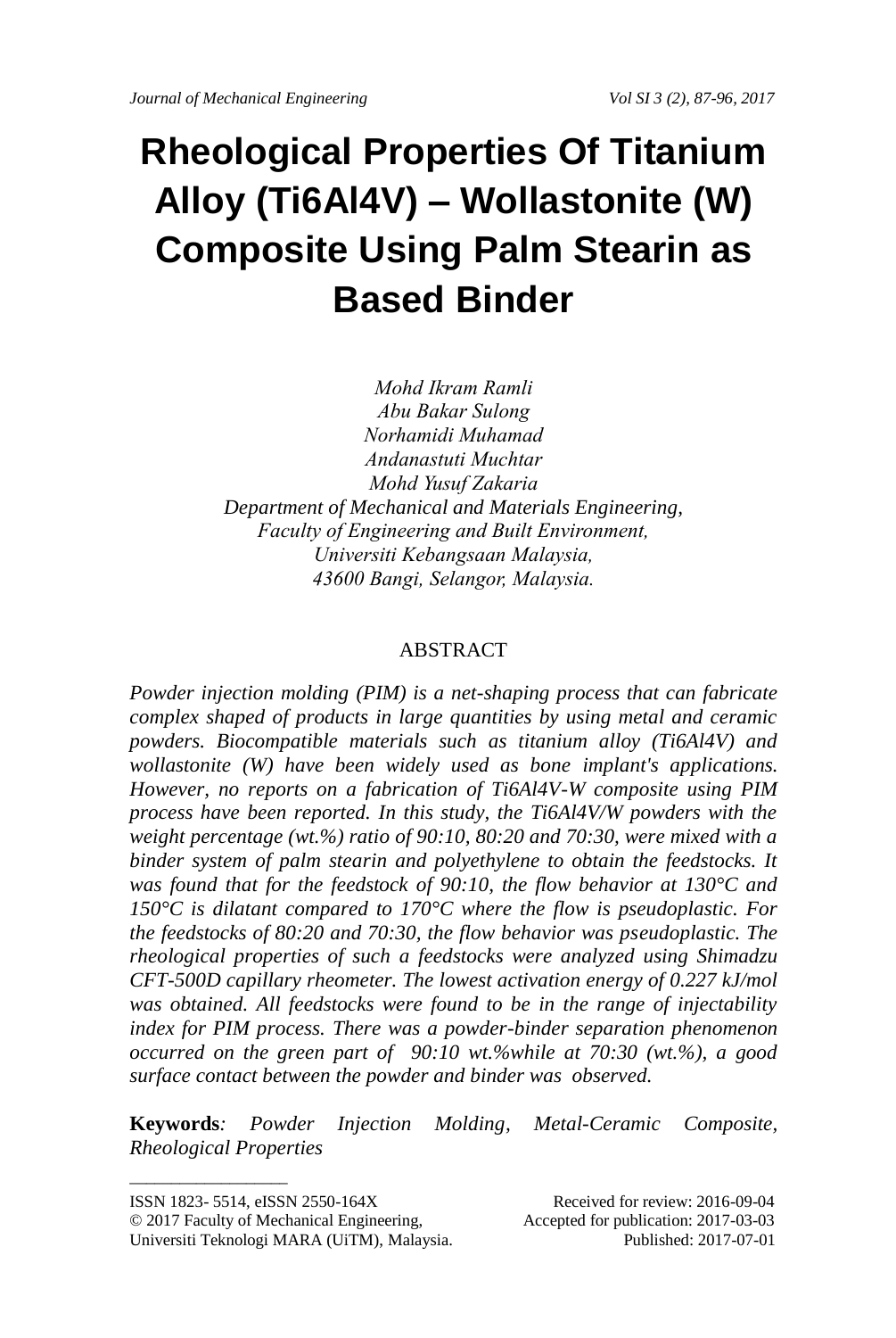### **Introduction**

Powder injection molding (PIM) is a manufacturing process that combines plastic injection molding and powder metallurgy, which can produce high density, complex shapes, good mechanical properties and better surface finish of products compared to other powder metallurgy processes such as compaction and casting [1]. Such process consists of four main steps: mixing, injection molding, debinding and sintering respectively [2]. In such process, the viscous flow of feedstock is very important since it affects the shape forming process. In terms of homogeneity, the powders have to be well dispersed with the binder so that the shrinkage of the final sintered part is uniform and isotropic [2]. Therefore, feedstock having good rheological properties is required. The viscosity of feedstock is sensitive to temperature and shear rate [3]. Such viscosity can be observed by the rheology test where the powder-binder separation can be identified.

Generally, ceramic materials are known for theirs brittleness and poor mechanical properties, while metals have the opposite properties. Therefore, the combination of ceramic and metal seems promising to produce a new composite which may possessed improved mechanical properties. In the processing of such composites, methods that are commonly used are powder metallurgy and plasma spray [4]-[6]. In previous studies, Ti6Al4V and hydroxyapatite (HA) was used to produce metal-ceramic composites [2, 7]. It was reported that at high temperature, Ti6Al4V tends to oxidize and reacts with other materials while HA will be unstable and decomposed to different phases [8, 9]. Other than HA, glass-ceramics containing apatite and wollastonite crystals (A-W glass ceramics) has also been found as a suitable material candidate for the applications of artificial bone and dental root due to their good biocompatibilit. [10, 11].

Titanium alloy (Ti6Al4V) has been widely used in biomedical implants for load bearing applications due to its ability in retaining its shape after the physical activities of patients. Ti6Al4V is well known for its biocompatibility, low modulus and resistance to corrosion [12]. Wollastonite (W) is a natural calcium silicate ceramic  $(CaSiO<sub>3</sub>)$  that has been extensively used in regenerating bone tissues due to superior bioactivity and biocompatibility compared to hydroxyapatite (HA) [13]. It was reported that the formation of apatite on wollastonite is faster than that of bioglass and glass-ceramic as observed in the simulated body fluid (SBF) [14,15]. It is expected that the combination of Ti6Al4V and W can produce biocompatible composites having good mechanical properties. Such promising criteria seems interesting to be applied on the bone implant applications.

Binder system is important in the PIM process as it provides the flowability and formability for the powders during the injection process. Previously, palm stearin has been successfully used as a based binder system due to its low cost and wide availability [16]. Palm stearin is the derivation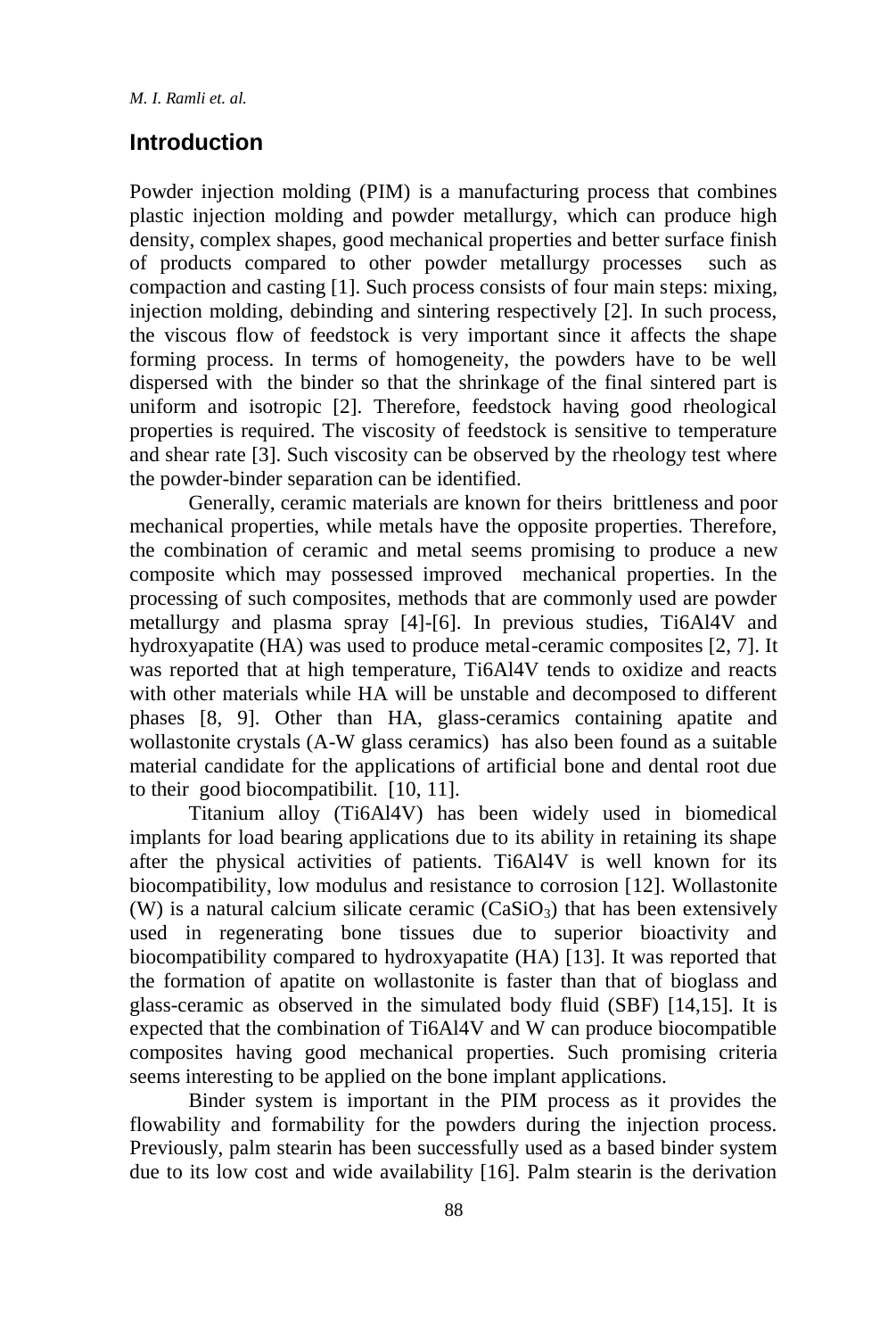from palm oil which is environmentally friendly and act as a lubricant and surfactant in the injection process [7]. In addition, it provides capillary pores during the binder removal in the debinding stage before sintering. Such binder has been successfully used for stainless steel 316L (SS316L), Ti6Al4V, magnesium alloy, yttria stabilized zirconia (YSZ) and Ti6Al4V-HA composite [17]-[20]. Due to its good performance, the objective of this study is to analyze the rheological behavior of Ti6Al4V-W composites for the powder injection molding process using palm stearin as the binder system.

## **Experimental Setup**

The scanning electron micrograph of Ti6Al4V and W are shown in Figures 1(a) and (b), respectively. Ti6Al4V powder having the average particle size of 19.6 μm from TLS Technik GmbH & Co, Germany, is mixed with wollastonite (W) powder having the average particle size of 8.7 μm from CNPC, China at three different weight percentage (wt.%) compositions of 90:10, 80:20 and 70:30, respectively. The binder system that consists of palm stearin (PS) and polyethelene (PE) at ratio of 60:40 wt.% is used. Both powders and binders are mixed at 150°C with a constant speed of 25 rpm for 2 h using the Brabender mixer. The mixed composition is known as feedstock and by using a crusher machine, the feedstock is then crushed into small and uniform sized of pallets. The rheological behavior of such feedstock is tested using the Shimadzu CFT-500D capillary rheometer with a die of 1 mm diameter. The temperatures for rheology test are 130°C, 150°C, and 170°C, respectively. Such range of temperature are chosen based on the highest melting temperature of the binders. Loads of 20, 30, 40 and 50 kN are used.



Figure 1: SEM micrographs of (a) Titanium alloy (Ti6Al4V) powder and (b) Wollastonite (W) powder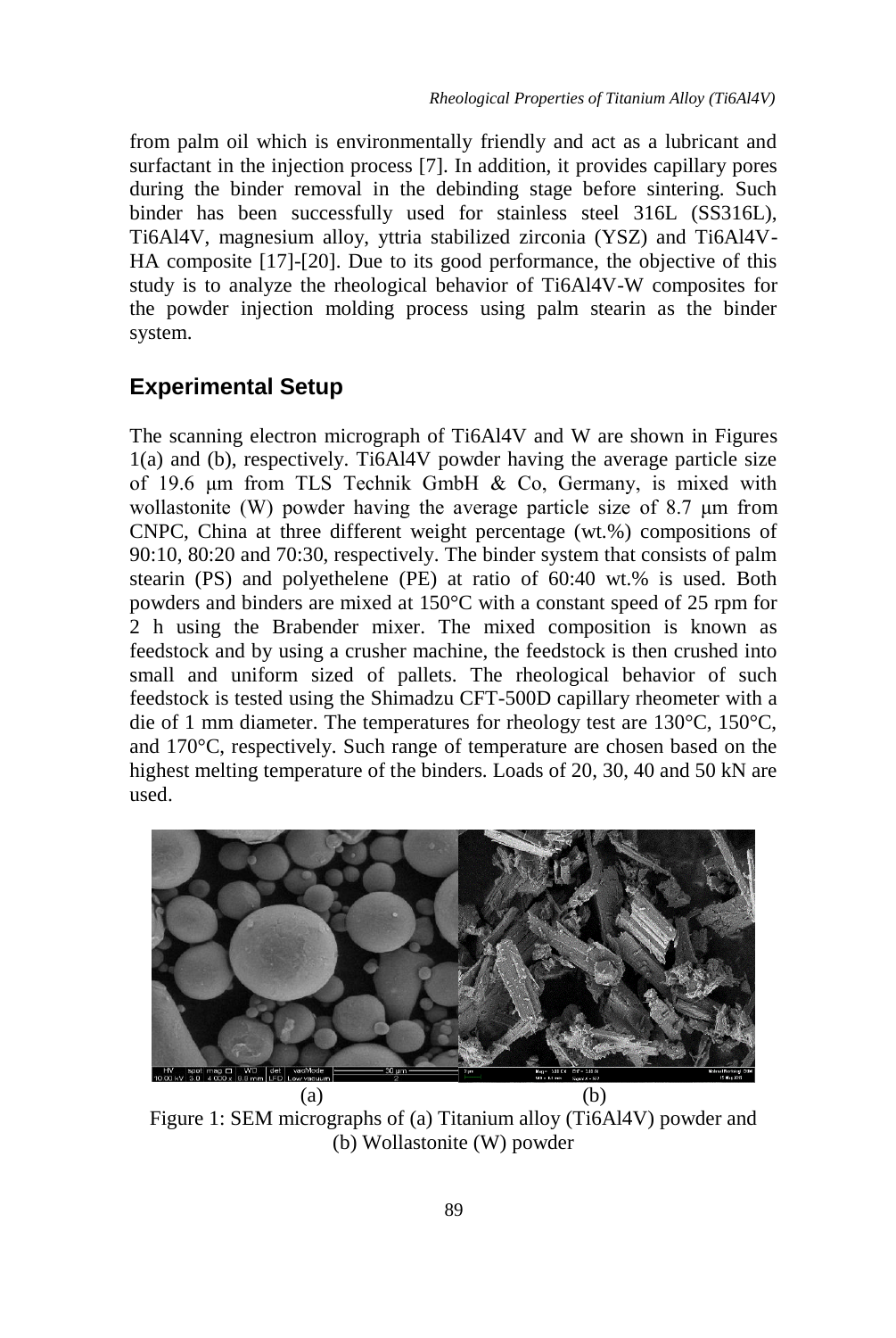The graph of viscosity against shear rate is plotted. By using the Power Law equation (Equation 1), the flow behavior index for each feedstock is analyzed based on the slope  $(n^{-1})$  of the graphs. The Power Law equation:

$$
\eta = K\gamma^{n-1} \tag{1}
$$

where  $\eta$ ,  $K$ ,  $\gamma$ , and *n* are the viscosity, constant, shear rate, and flow behavior index, respectively. The activation energy of the feedstocks is determined by Arrhenius's equation (Equation 2):

$$
\eta = \eta_o \exp(\frac{E}{RT})
$$
 (2)

where  $\eta_{\alpha} E$ , R and T are viscosity at the reference temperature, activation energy, gas constant, and temperature in Kelvin, respectively. Take note, at a shear rate of  $1000 \text{ s}^{-1}$ , the graph for the activation energy is plotted. The activation energy, *E* can be obtained by the slope of graph.

#### **Results and Discussions**

PIM feedstocks are basically considered as pseudoplastic fluids where the viscosity decreases as the shear rate increases [16, 21]. Figure 2 shows graphs of viscosity against shear rate for all the compositions. In Figure 2(a), dilatant flow is observed at 130°C and 150°C, respectively. Dilatant flow occurs when the viscosity increase with the increasing shear rate. However, as the temperature increases to 170°C, the flow behavior changed to pseudoplastic flow behavior. For Figures 2(b) and (c), pseudoplastic flow behaviors are observed, which are suitable for the PIM process.

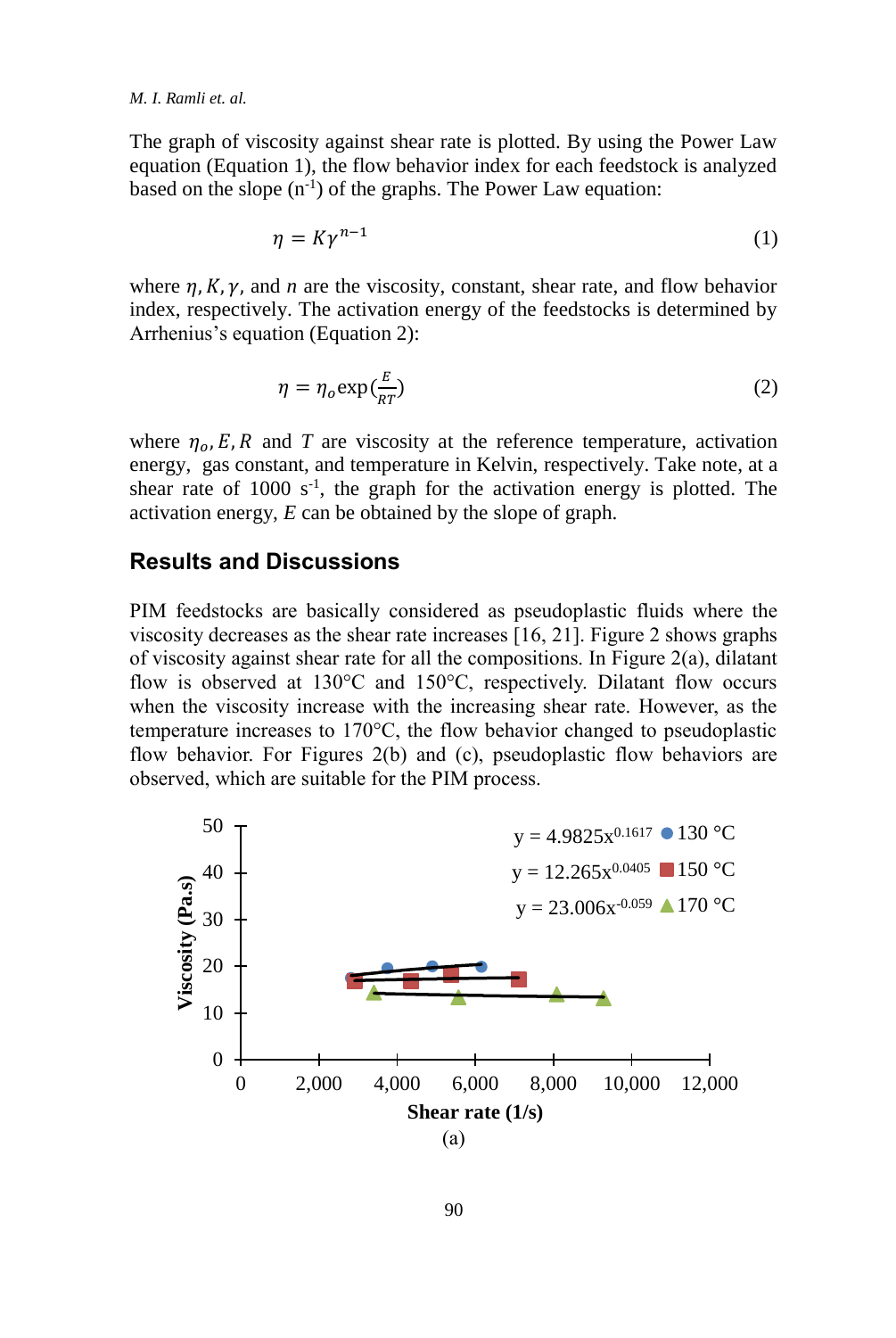

Figure 2: Graphs of viscosity against shear rate for the Ti6Al4V/W feedstocks at weight percentage (wt.%) ratio of (a) 90:10, (b) 80:20 and (c) 70:30, respectively

Although the 90:10wt.% feedstock shows dilatant flow behavior, the viscosity and shear rate for such feedstock are still in the injectability range for the PIM process; viscosity <1000 Pa.s and shear rate ranging from  $10^2$ - $10^5$  s<sup>-1</sup>. The measured viscosity and shear rate are 13-20 Pa.s and  $2 \times 10^3$  to  $1 \times 10^4$  s<sup>-1</sup>, respectively. Such consistency of flow behavior may result from the feedstock that was not fully melted due to the higher fraction of powder (Ti6Al4V). Such ratio leads to higher friction at the capillary die during the rheology test. In addition, it is found that as the temperature increases, the viscosity of feedstock decreases [16].

Table 1 shows the value of flow behavior index, *n* for all the compositions. Such *n* values can also determine the flow behavior of the feedstocks. For pseudoplastic, the value of *n* is less than 1 and vice versa for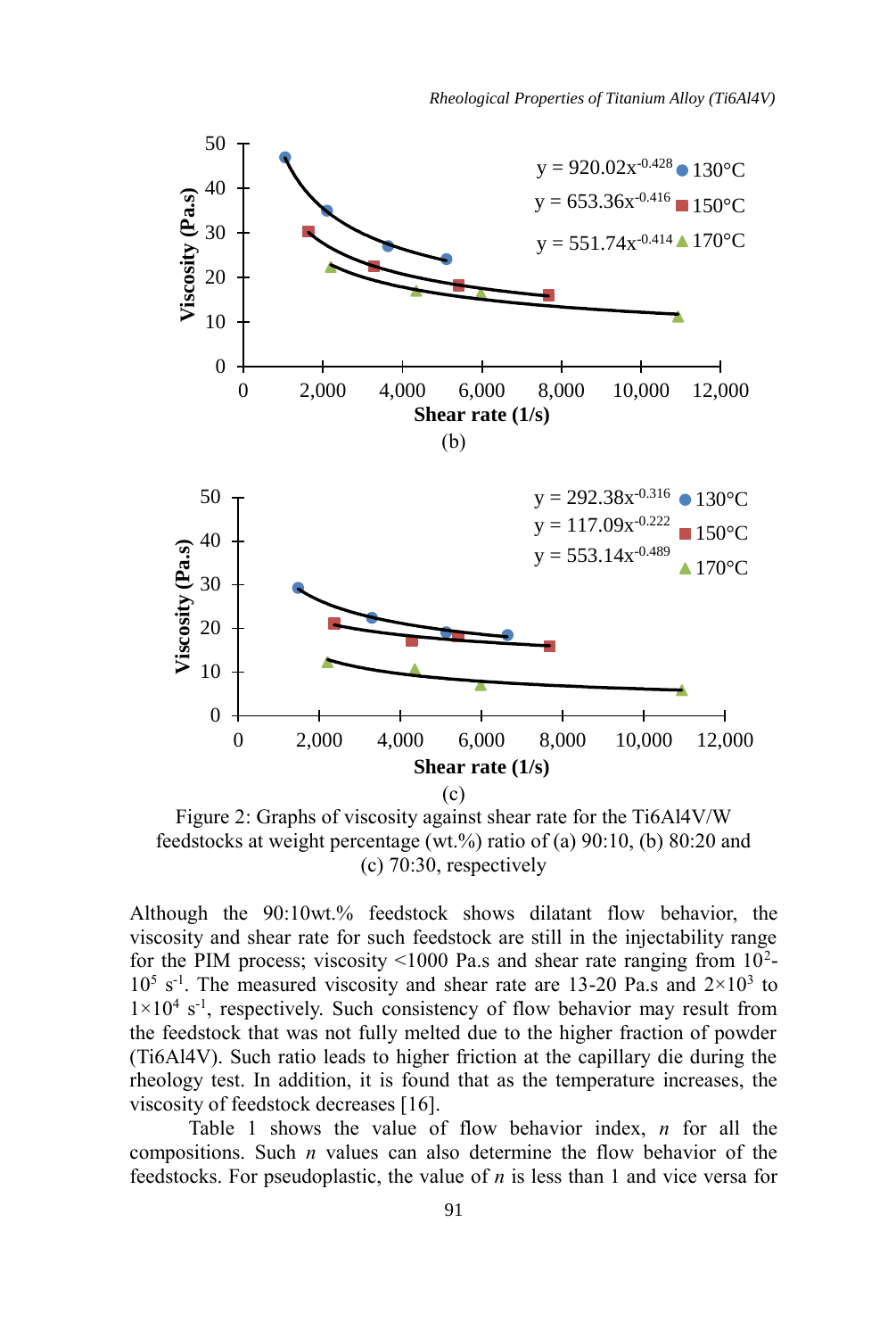#### *M. I. Ramli et. al.*

the dilatant flow. Based on Table 1, for the 90:10wt.% feedstock at 130°C and 150°C, the values of *n* indicate that such feedstock has a dilatant flow.

| Temperature $(^{\circ}C)$ | Composition (wt.%) |       |       |
|---------------------------|--------------------|-------|-------|
|                           | 90:10              | 80:20 | 70:30 |
| 130                       | .16                | 0.57  | 0.68  |
| 150                       | .04                | 0.58  | 0.78  |
| 70                        | 0 94               | 0.59  |       |

Table 1: Flow behavior index for the Ti6Al4V/W feedstocks

The sensitivity of the feedstocks towards pressure and the temperature is determined by the Arrhenius equation where the activation energy, *E* (kJ/mol) can be obtained. In PIM feedstock, a small value of *E* is preferable since less defects will be produced due to such sensitivity [19]. Figure 3 shows the activation energy for the three different compositions where the *E* values are 0.27 kJ/mol, 15.45 kJ/mol and 1.84 kJ/mol, respectively. These values are smaller compared to the previous research reported by Foudzi et. al [16], where free-defect samples were successfully injected with the activation energy of 37.91 kJ/mol. Such finding is very important because defects such as cracks and deteriorations can be avoided.



Figure 3: Graph of the activation energy for the Ti6Al4V/W feedstocks at all compositions.

All Ti6Al4V/W feedstocks are successfully injected with no defects. The parameters for such injection are 150 °C, 80 °C, 10 bar and 8 seconds, each for the injection temperature, mold temperature, injection pressure and holding time, respectively. Figure 4 shows the injected part (green part) with a single gate at one end.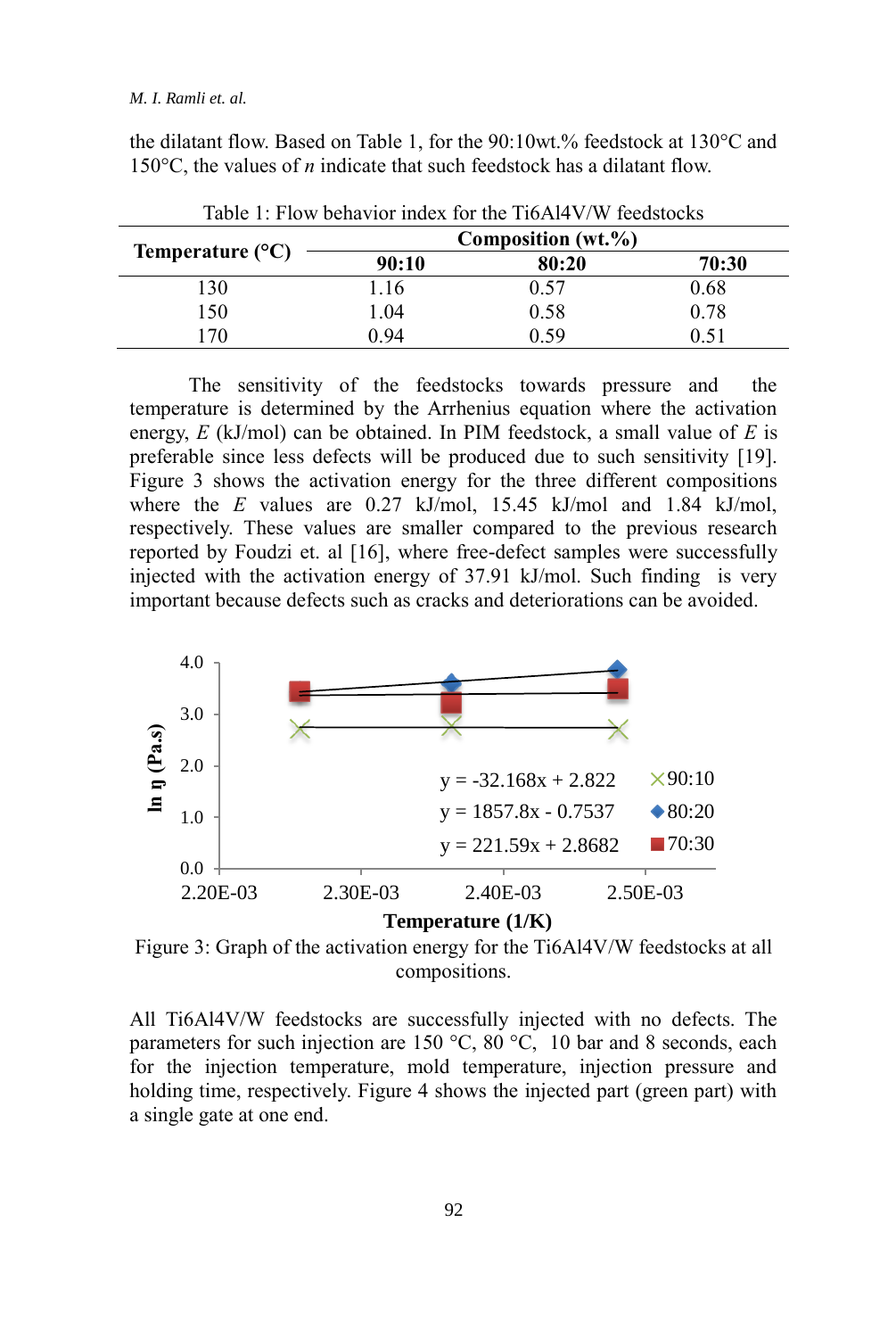

Figure 4: Green part for Ti6Al4V/W composite at composition 70:30

The distribution and dispersion for powder and binder are investigated on the green part by the SEM micrographs as shown in Figures 5(a) and (b) for the feedstock at 90:10wt.% and 70:30wt.%, respectively. The powderbinder separation phenomenon may occurred as shown by Figure 5(a) where some of the Ti6Al4V powder particles are clustered and not coated by the binders. Such poor coating between the powder and binder may caused the 90:10wt% feedstock to have a dilatant flow. For the 70:30wt.% feedstock as shown by Figure 5(b), it is clearly observed that the contact surface between the powder and binder is good where the powder particles are coated with the binder. Therefore, no powder-binder separation phenomenon occurred for such feedstock. In addition, such good contact helps the injected part to retain its shape and prevent from cracking or other damages during the debinding and sintering processes [21].



Figure 5: Feedstock of Ti6Al4V/W for composition of (a) 90:10wt.% and (b) 70:30wt.%, at 2000X magnification.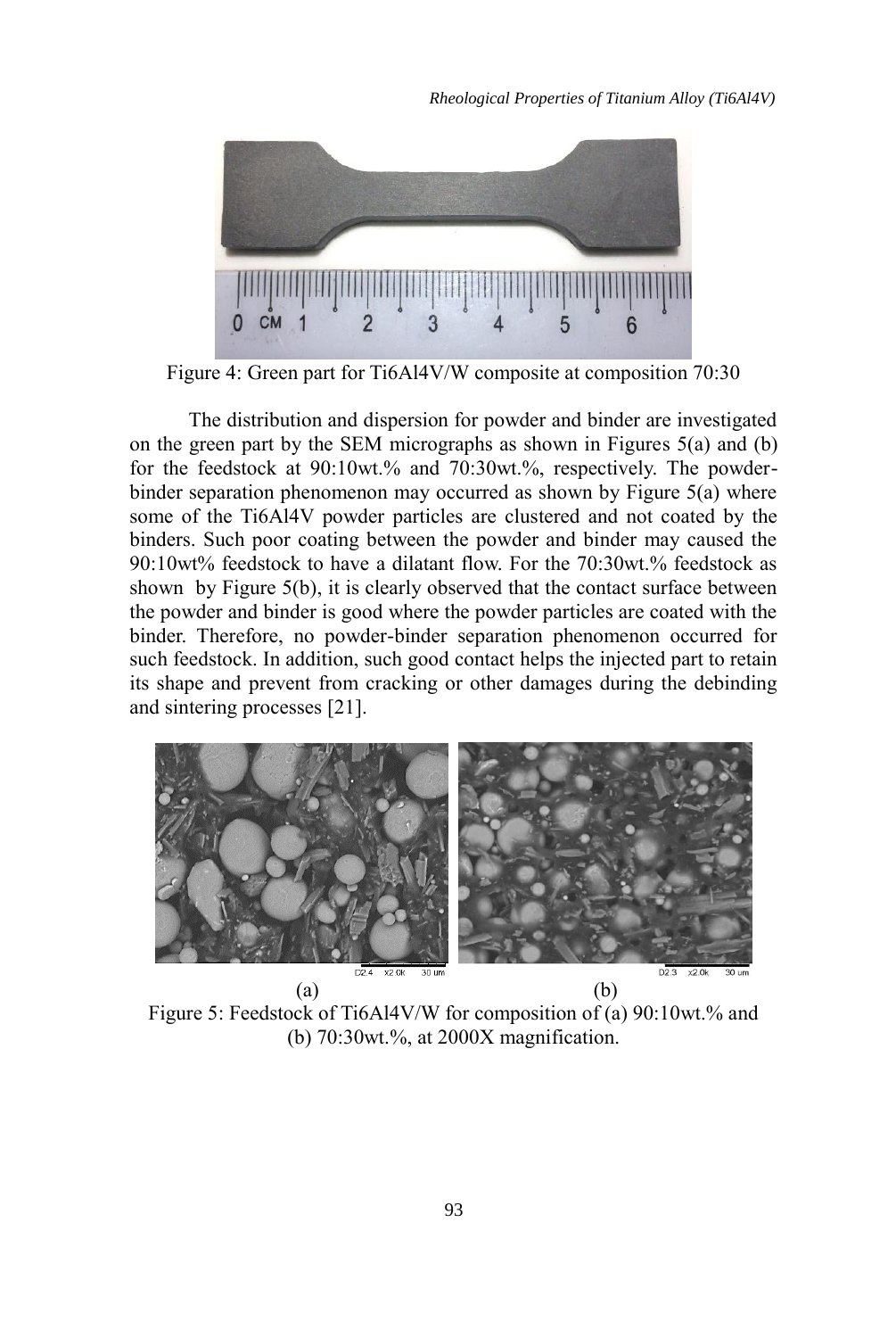## **Conclusions**

The flow behavior of Ti6Al4V/W feedstocks for all the three compositions are mostly pseudoplastic. Although, some of the feedstocks show a dilatant flow, the values of viscosity and shear rate are in the range of injectability for the powder injection molding process. From the activation energy, it shows that the feedstocks are less sensitive towards pressure and temperature changes which result to less defects during the injection process. Therefore, it can be concluded that the Ti6Al4V/W feedstocks are able to be injected. For the 90:10wt% feedstock, a powder-binder separation phenomenon occurred due to the dilatant flow of the feedstock compared to other feedstocks at 80:20wt.% and 70:30wt.% which have a better contact surface between the powder and binder.

## **Acknowledgements**

The authors would like to thank the Ministry of Higher Education Malaysia and Universiti Kebangsaan Malaysia for their financial support under the Grants of TRGS/2/2014/UKM/02/4/1 and DIP/2014/006.

### **References**

- [1] B. Huang, S. Liang, and X. Qu, "The rheology of metal injection molding," J. of Materials Processing Technology 137(1–3), 132-137 (2003).
- [2] E. S. Thian, N. H. Loh, K. A. Khor and S. B. Tor, "Ti-6A1-4V/HA composite feedstock for injection molding," Materials Letters 56(4), 522-532 (2002).
- [3] J. H. Wang, Q. N. Shi, C. L. Wu and J. Xian, "Rheological characteristics of injection molded titanium alloys powder," Transactions of Nonferrous Metals Society of China 23(9), 2605-2610 (2013).
- [4] M. T. Carayon and J. L. Lacout, "Study of the Ca/P atomic ratio of the amorphous phase in plasma-sprayed hydroxyapatite coatings," J. of Solid State Chemistry 172(2), 339-350 (2003).
- [5] X. Fan, J. Chen, J. P. Zou, Q. Wan, Z. C. Zhou and J. M. Ruan, "Bone-like apatite formation on HA/316L stainless steel composite surface in simulated body fluid," Transactions of Nonferrous Metals Society of China 19(2), 347-352 (2009).
- [6] A. Dey, A. K. Mukhopadhyay, S. Gangadharan, M. K. Sinha, D. Basu and N. R. Bandyopadhyay, "Nanoindentation study of microplasma sprayed hydroxyapatite coating," Ceramics International, 35(6), 2295- 2304 (2009).
- [7] A. Arifin, A. B. Sulong, N. Muhamad, J. Syarif and M. I. Ramli,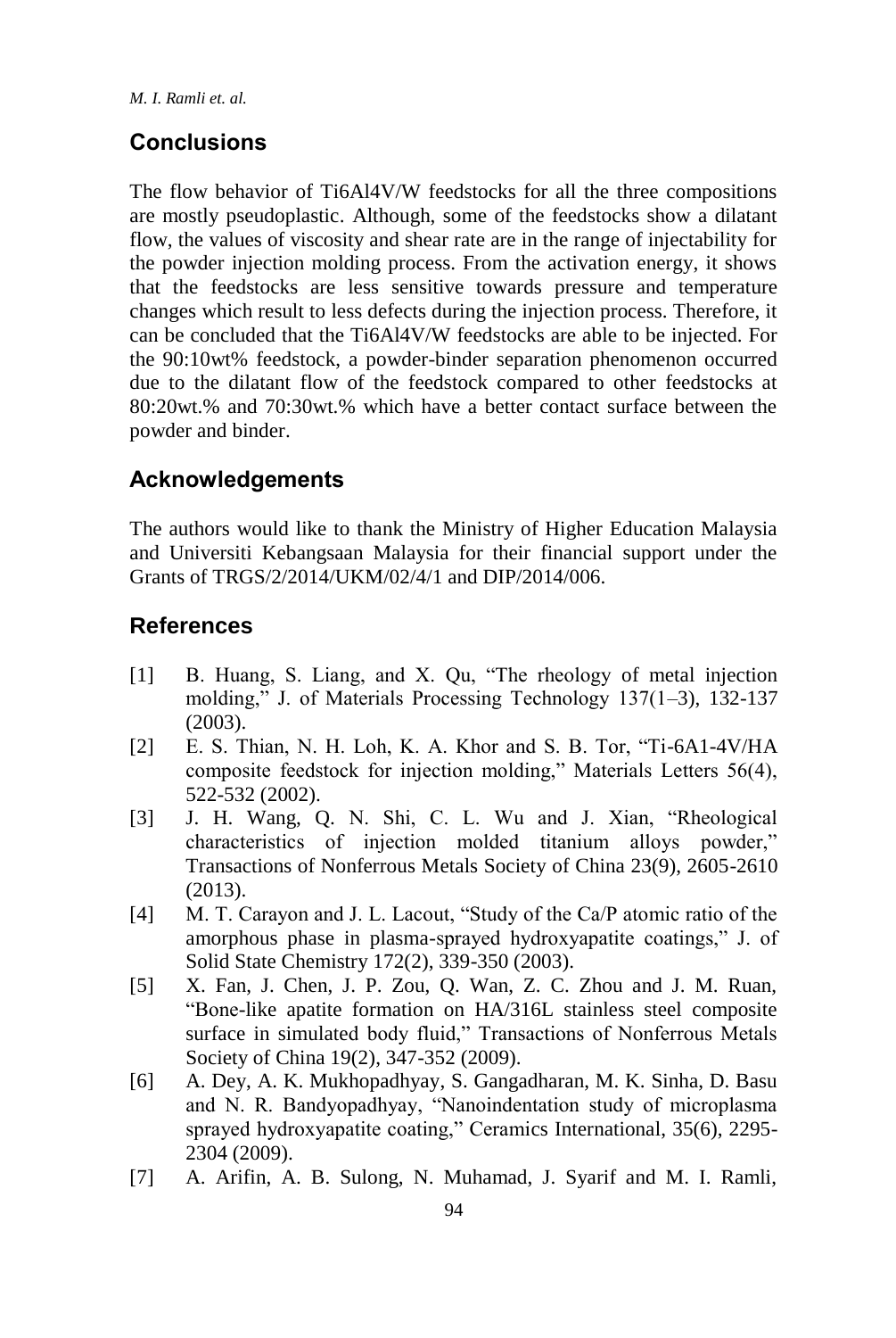"Powder injection molding of HA/Ti6Al4V composite using palm stearin as based binder for implant material," Materials & Design 65 1028-1034 (2015).

- [8] A. Arifin, A. B. Sulong, N. Muhamad, J. Syarif and M. I. Ramli, "Material processing of hydroxyapatite and titanium alloy (HA/Ti) composite as implant materials using powder metallurgy: A review," Materials & Design 55, 165-175 (2014).
- [9] S. V. Dorozhkin, "Biphasic, triphasic and multiphasic calcium orthophosphates," Acta Biomaterialia 8(3), 963-977 (2012).
- [10] X. Liu, C. Ding and Z. Wang, "Apatite formed on the surface of plasma-sprayed wollastonite coating immersed in simulated body fluid," Biomaterials 22, 2007-2012 (2001).
- [11] T. Kokubo, H. Kushitani, C. Ohtsuki, S. Sakka and T. Yamamuro, "Chemical reaction of bioactive glass and glass-ceramics with a simulated body fluid," J. of Materials Science: Materials in Medicine,. 3(2), 79-83 (1992).
- [12] S. Saber-Samandari, C.C. Berndt, and K.A. Gross, "Selection of the implant and coating materials for optimized performance by means of nanoindentation," Acta Biomaterialia,. 7(2), 874-881 (2011)
- [13] M. Magallanes-Perdomo, Z. K. Luklinska, A. H. De Aza, R. G. Carrodeguas, S. De Aza and P. Pena, "Bone-like forming ability of apatite-wollastonite glass ceramic," J. of the European Ceramic Society 31(9) 1549-1561 (2011).
- [14] S. M. Salman, S. N. Salama, and H. A. Abo-Mosallam, "The crystallization behaviour and bioactivity of wollastonite glass-ceramic based on Na2O–K2O–CaO–SiO2–F glass system," J. of Asian Ceramic Societies,. 3(3), 255-261 (2015).
- [15] P. S. Kunjalukkal, F. Gervaso, M. Carrozzo, F. Scalera, A. Sannino, A. Liciulli, "Wollastonite/hydroxyapatite scaffolds with improved mechanical, bioactive and biodegradable properties for bone tissue engineering," Ceramics International 39(1, 619-627 (2013).
- [16] F. M. Foudzi, N. Muhammad, A. B. Sulong and H. Zakaria, "Yttria stabilized zirconia formed by micro ceramic injection molding: Rheological properties and debinding effects on the sintered part," Ceramics International. 39(3), 2665-2674 (2013).
- [17] M. A. Omar, I. Subuki, N. S. Abdullah, N. M. Zainon, and N. Roslani, "Processing of Water-atomised 316L Stainless Steel Powder Using Metal-injection Process, "J. of Engineering Science 8, 1-13 (2012).
- [18] N. Muhamad, N. H. M. Nor, S. Ahmad, M. H. I. Ibrahim and M. R. Harun, "Multiple performance optimization for the best injection molding process of Ti-6Al-4V green compact. Applied Mechanics and Materials," 44-47, 2707-2711 (2010).
- [19] M. R. Harun, N. Muhammad, A. B. Sulong, N. H. M. Nor and M. H. I. Ibrahim, "Rheological investigation of ZK60 magnesium alloy